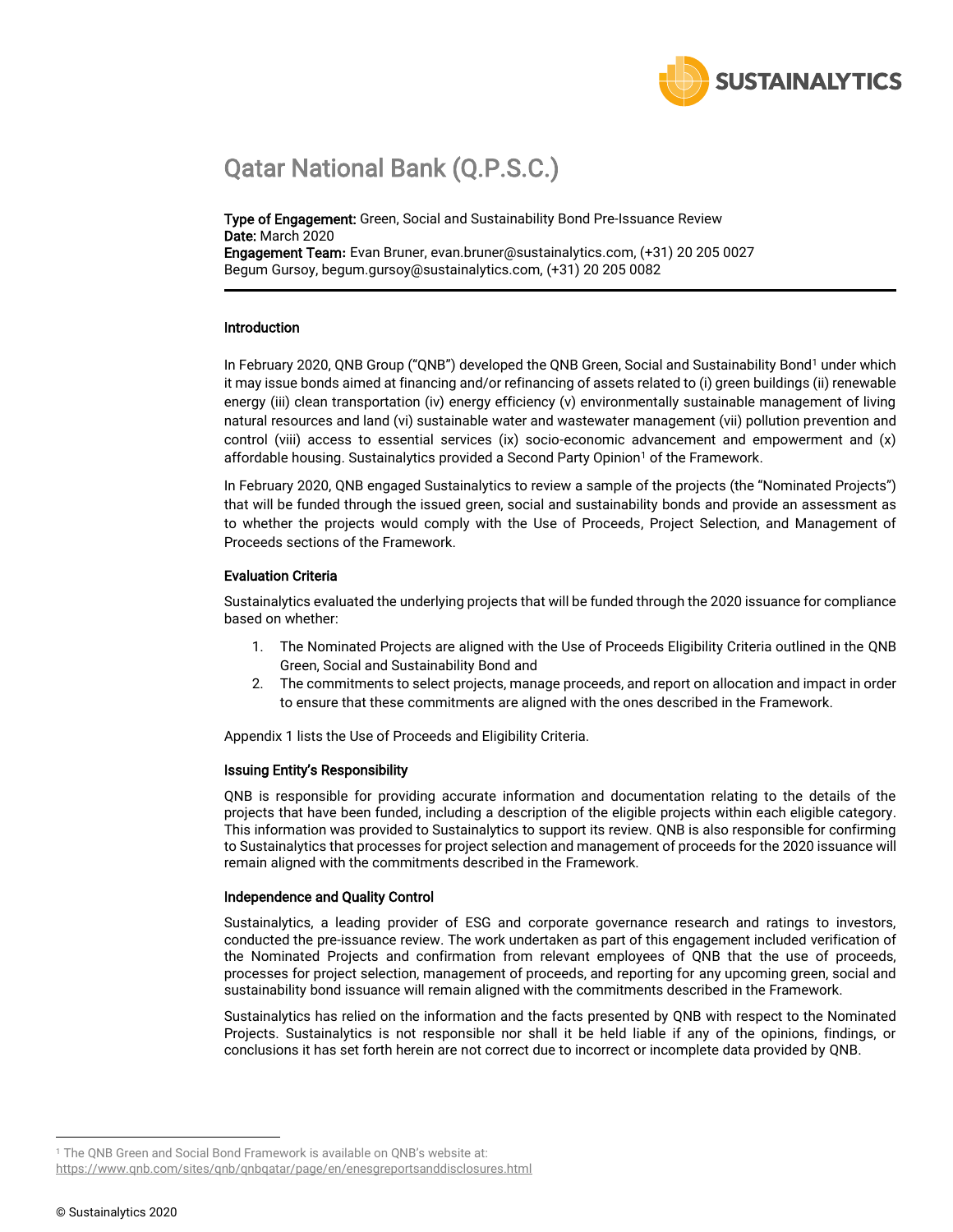

Sustainalytics made all efforts to ensure the highest quality and rigor during its assessment process and enlisted its Sustainability Bonds Review Committee to provide oversight over the assessment of the preissuance review.

#### Conclusion

Based on the limited assurance procedures conducted,<sup>2</sup> nothing has come to Sustainalytics' attention that causes us to believe that, in all material respects, QNB's Nominated Projects are not aligned with their existing the QNB Green, Social and Sustainability Bond Framework.

<sup>&</sup>lt;sup>2</sup> Sustainalytics limited assurance process includes reviewing the documentation relating to the details of the projects that have been funded, including description of projects, estimated and realized costs of projects, and project impact, which were provided by the Issuer. The Issuer is responsible for providing accurate information. Sustainalytics has not conducted on-site visits to projects.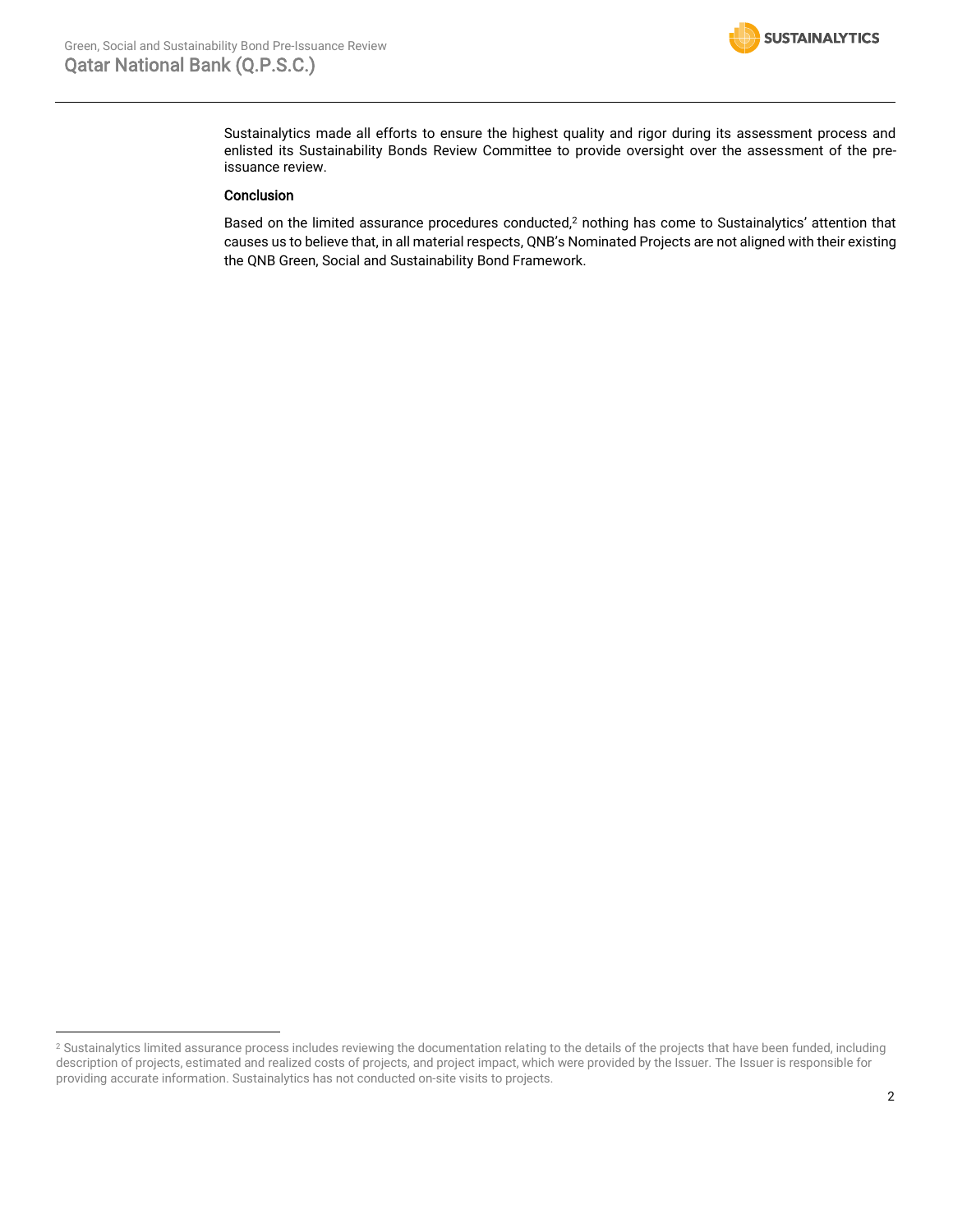## Appendix 1: Framework's Use of Proceeds Eligibility Criteria

In February 2020, QNB has developed the QNB Green, Social and Sustainability Bond Framework under which it may issue multiple green, social or sustainability bonds and use the proceeds to finance and/or refinance, in whole or in part, existing and/or future projects that meet the defined eligibility criteria in ten categories:

| <b>Eligible category</b> | <b>Eligibility criteria</b>                                                                                                                                                                                                                                                                                                                                                                                                                                                                                                                                                                                                                                    |  |  |
|--------------------------|----------------------------------------------------------------------------------------------------------------------------------------------------------------------------------------------------------------------------------------------------------------------------------------------------------------------------------------------------------------------------------------------------------------------------------------------------------------------------------------------------------------------------------------------------------------------------------------------------------------------------------------------------------------|--|--|
| Green buildings          | • New and existing buildings that meet the minimum external green building<br>certification level of either:<br>$\cdot$ LEED <sup>3</sup> 'Gold'.<br>· GSAS <sup>4</sup> '4 star'<br>• BREEAM <sup>5</sup> 'Very Good',<br>• HQE <sup>6</sup> 'Very good',<br>• BCA Green Mark <sup>7</sup> 'Gold Plus'<br>• Passive Haus (carbon neutral) or equivalent certifications<br>• New and existing buildings that are within the top 15% more energy efficient<br>buildings in their respective region, as determined through, for instance, a<br>specialist study. <sup>8</sup><br>• Refurbished buildings that achieve a minimum 30% improvement in energy use or |  |  |
|                          | carbon emissions, or at least a two-step improvement in EU Energy Performance<br>Certificate (EPC) <sup>9</sup>                                                                                                                                                                                                                                                                                                                                                                                                                                                                                                                                                |  |  |
|                          | • Renewable energy generation sources:<br>• Wind: Onshore and offshore                                                                                                                                                                                                                                                                                                                                                                                                                                                                                                                                                                                         |  |  |
| Renewable energy         | • Solar: Photovoltaic solar power, concentrated solar power (CSP) and solar<br>thermal                                                                                                                                                                                                                                                                                                                                                                                                                                                                                                                                                                         |  |  |
|                          | • Hydroelectric: Run-of-river and small-scale projects generating less than<br>25MW.                                                                                                                                                                                                                                                                                                                                                                                                                                                                                                                                                                           |  |  |
|                          | • Bioenergy: Facilities for electricity generation, heating or both (CHP) that use<br>biomass or biofuel from sustainable sources <sup>10</sup>                                                                                                                                                                                                                                                                                                                                                                                                                                                                                                                |  |  |
|                          | • Geothermal: Projects with an emissions intensity of less than 100gCO2e/kWh<br>• Tidal: Tidal range and stream, wave, ocean current, water-thermal energy<br>production system (WEPS) and ocean thermal energy conversion (OTEC)<br>power facilities                                                                                                                                                                                                                                                                                                                                                                                                          |  |  |
|                          | • Infrastructure to support renewable energy<br>• Transmission of renewable electricity from its production site to the<br>electricity grid, including increasing grid capacity and connections                                                                                                                                                                                                                                                                                                                                                                                                                                                                |  |  |

<sup>3</sup> Leadership in Energy and Environment Design (US/International)

<sup>4</sup> Global Sustainability Assessment System (Middle East)

<sup>5</sup> Building Research Establishment Environmental Assessment Method (UK/International)

<sup>6</sup> Haute Qualite Environnementale (France)

<sup>7</sup> Building and Construction Authority Green Mark (Singapore/SE Asia)

<sup>&</sup>lt;sup>8</sup> For any Green Loans that are marked under this criterion, QNB commits to referencing a separate methodology to verify the top 15 % eligibility and to acquire a second opinion on the validity of this methodology. The top 15 % methodology could be based on, for instance, building year, building code or building energy labels.

<sup>9</sup> Energy Performance Certificate two-step improvement only applicable in Europe

<sup>&</sup>lt;sup>10</sup> Feedstocks include forest (certified to Forestry Stewardship Council (FSC), Programme for the Endorsement of Forest Certified (PEFC), Sustainable Biomass Partnership, or Roundtable on Sustainable Biomass), agricultural waste, food waste and marine (e.g. algae). Feedstocks that that are derived from sources of high-biodiversit, deplete terrestrial carbon pools or compete with food production are excluded.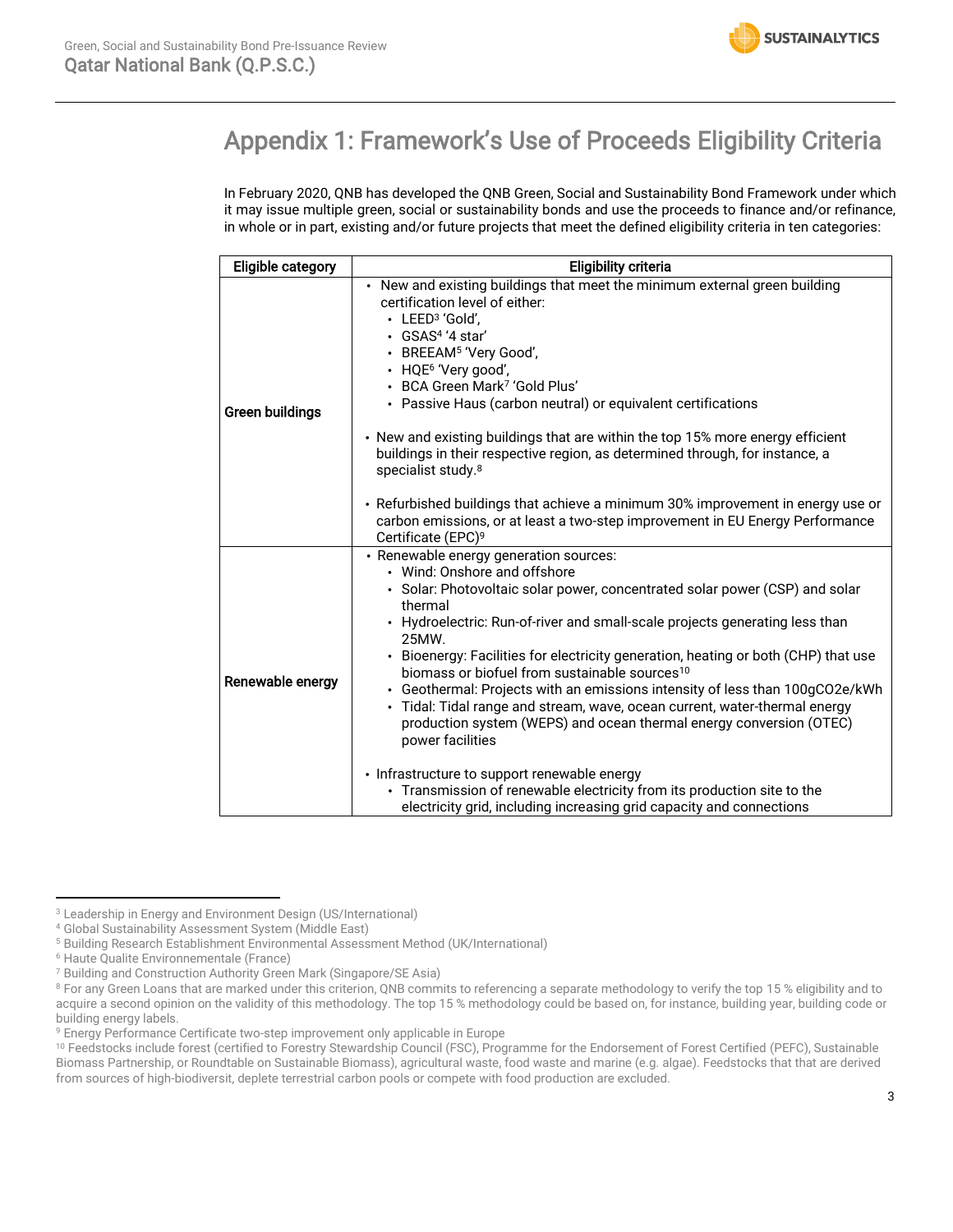

| Clean<br>transportation                                                                        | • Low carbon vehicles <sup>11</sup> for public, passenger and freight purposes. Including cars,<br>buses, ferries and trains powered by either:<br>• Fully electric<br>• Plug-in hybrid electric<br>• Hydrogen<br>• Infrastructure to support low carbon vehicles including electrified railways and<br>charging stations for electric vehicles                                                                |  |  |
|------------------------------------------------------------------------------------------------|----------------------------------------------------------------------------------------------------------------------------------------------------------------------------------------------------------------------------------------------------------------------------------------------------------------------------------------------------------------------------------------------------------------|--|--|
| <b>Energy efficiency</b>                                                                       | • District heating and cooling systems<br>• Smart energy grids, energy meters, management systems and battery storage<br>facilities<br>• Improvement to electricity transmission efficiency through efforts to reinforce the<br>grid and reduce transmission losses                                                                                                                                            |  |  |
| <b>Environmentally</b><br>sustainable<br>management of<br>living natural<br>resources and land | • Agriculture: organic or fair-trade certified farming, hydroponic farming or vertical<br>farming<br>• Forests and forestry: Forest land certified in accordance with the Forestry<br>Stewardship Council (FSC) or Programme for the Endorsement of Forest<br>Certified (PEFC)<br>• Fishery: sustainable fishery certified by the Marine Stewardship Council (MSC) or<br>Aquaculture Stewardship Council (ASC) |  |  |
| Sustainable water<br>and wastewater<br>management                                              | • Wastewater treatment and recycling facilities<br>· Sustainable Urban Drainage Systems (SUDS)<br>• Improvements to water infrastructure that increase water use efficiency through<br>replacements and upgrading of inefficient systems                                                                                                                                                                       |  |  |
| <b>Pollution</b><br>prevention and<br>control                                                  | • Waste management and recycling companies and facilities of all types of waste<br>• Waste to energy: Municipality waste incineration <sup>12</sup> , the capturing of landfill gas<br>and anaerobic digestion<br>• Technologies to reduce emissions to air from industrial sources (e.g. particulate<br>matter, VOCs). <sup>13</sup>                                                                          |  |  |
| <b>Access to</b><br>essential services                                                         | • Activities involving the development, expansion or acquisition of buildings,<br>facilities, or equipment relating to:<br>i. Infrastructure for hospitals, laboratories, clinics, healthcare, childcare and elder<br>care centers<br>ii. Infrastructure for the provision of child, youth or adult education and vocational<br>training services                                                              |  |  |

<sup>11</sup> Financing and refinancing for hybrid and biofuel powered vehicles will be restricted to those vehicles with direct emissions intensities < 50gCO2e/km

<sup>&</sup>lt;sup>12</sup> All qualifying municipality waste incineration plants to have toxic air emission abatement technologies

<sup>&</sup>lt;sup>13</sup> All projects directly related to fossil fuel processes are excluded.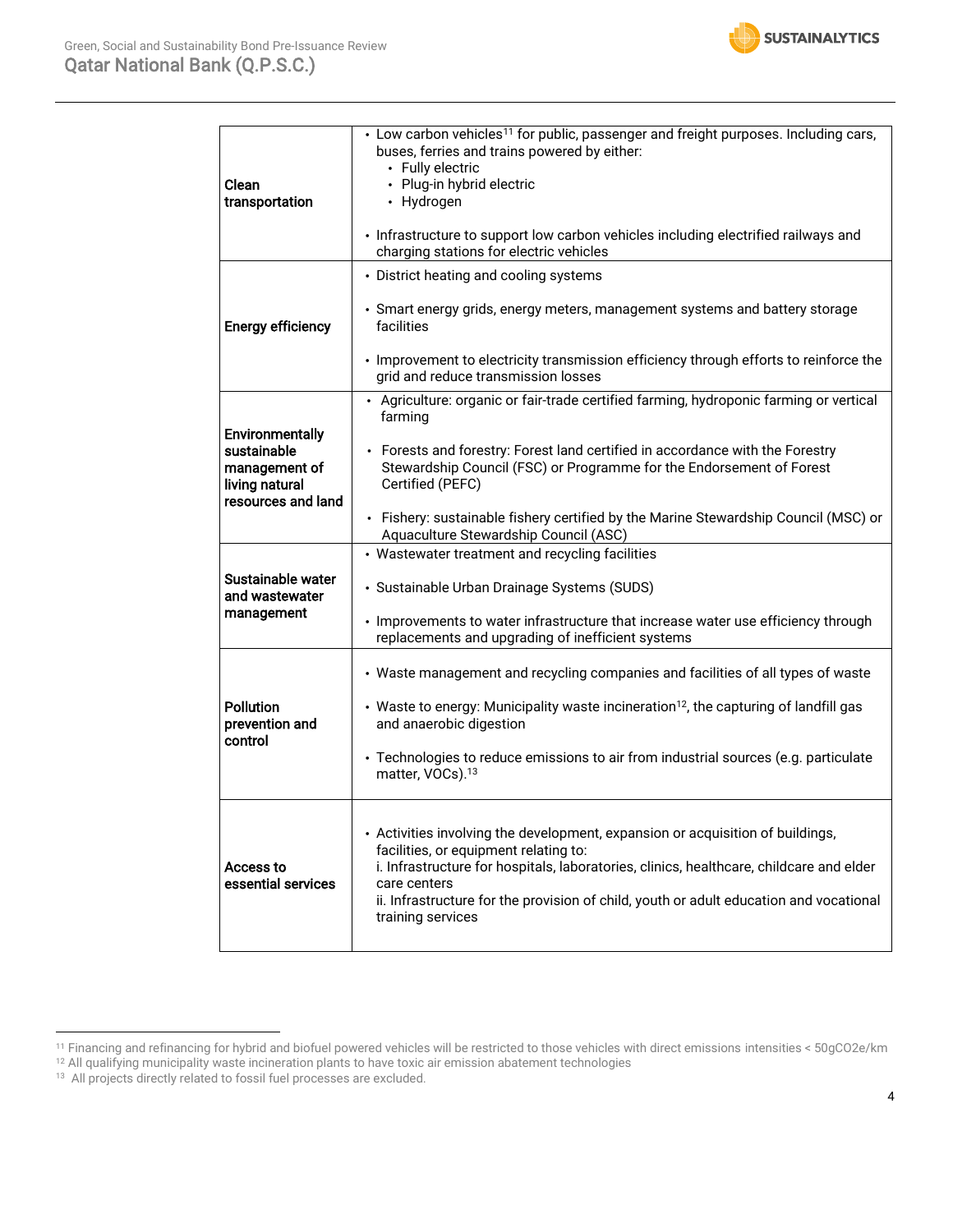

| Socio-economic<br>advancement and<br>empowerment | • Loans to SMEs <sup>14</sup> , microfinance and entrepreneur clients with an emphasis on<br>employment creation or employment retention in specific economically<br>underperforming regions <sup>15</sup><br>• Loans to female led SMEs and female entrepreneur clients |
|--------------------------------------------------|--------------------------------------------------------------------------------------------------------------------------------------------------------------------------------------------------------------------------------------------------------------------------|
| Social housing                                   | • Development, improvement, maintenance operation and/or refurbishment of<br>shelters, halfway homes, community, or social housing projects <sup>16</sup>                                                                                                                |

<sup>&</sup>lt;sup>14</sup> The definition of SME and microfinance organizations is determined by each country in line with local standards

<sup>&</sup>lt;sup>15</sup> Underperforming regions are defined using the United Nations Conference on Trade and Development (UNCTAD) list of developing countries, including Egypt, Indonesia, Qatar, Tunisia and Turkey, as per the development status categorization <https://unctadstat.unctad.org/EN/Classifications.html>

 $16$  The definition of social housing is determined by each country in line with local standards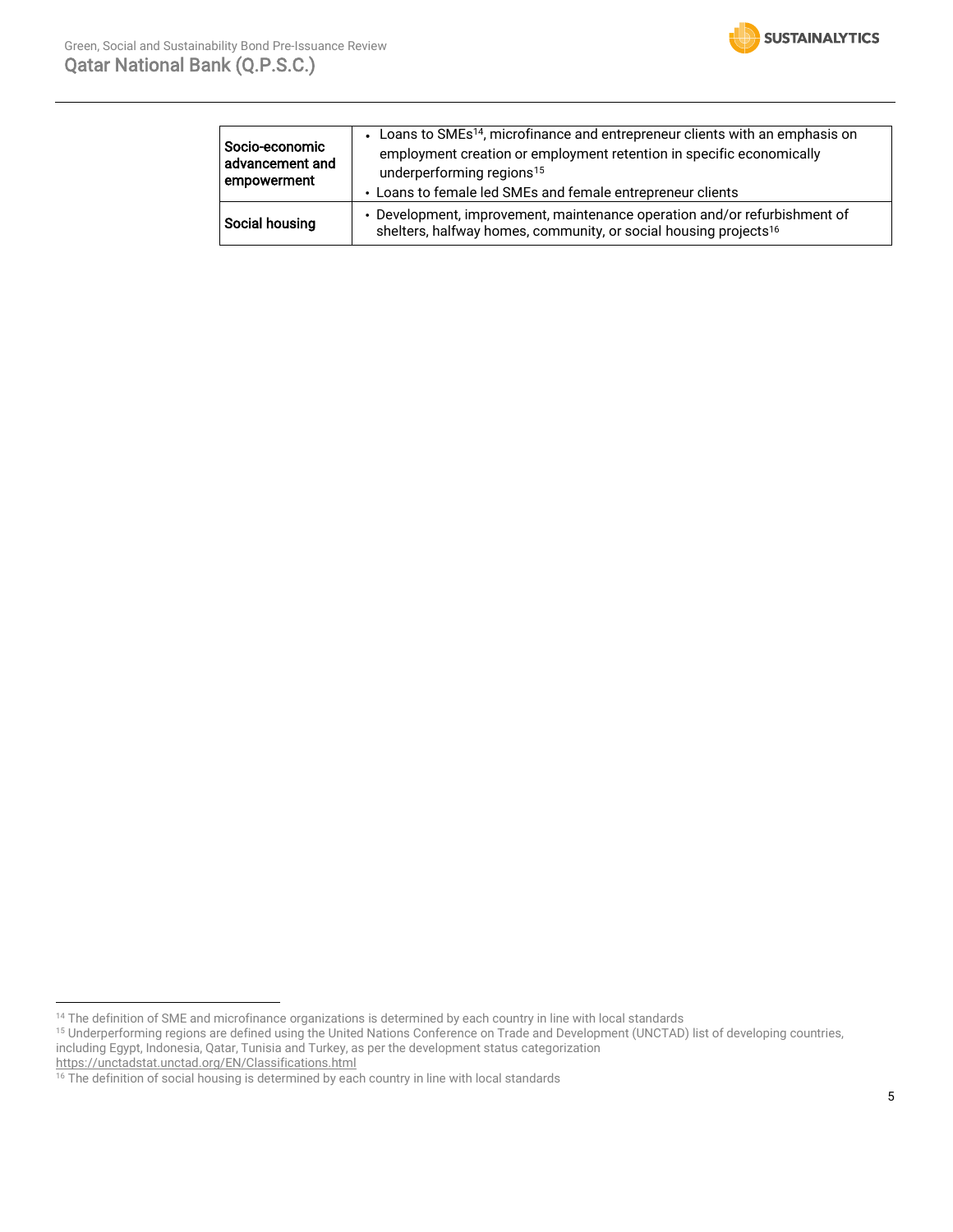

### Appendix 2: Summary of 2020 Green, Social and Sustainability Bond Projects

- Clean Transportation: Construction of Electrified Railway
- Energy Efficiency: Construction of District Cooling Plant
- Green Buildings: GSAS 4\* Star Building
- Green Buildings: GSAS 5\* Star Building
- Green Buildings: BREEAM Very Good Building
- Green Buildings: BREEAM Excellent Building
- Green Buildings: BREEAM Outstanding Building
- Green Buildings: HQE Très Performant
- Access to Essential Services: Financing Medical Equipment for Public Hospital
- Socio-economic Advancement and Empowerment: Lending towards poor rural sections of society
- Socio-economic Advancement and Empowerment: SME Financing
- Access to Essential Services: Public Hospital, construction of cancer care centre
- Access to Essential services: Public University, construction of student accommodation facility
- Sustainable Water and Wastewater Management: Wastewater treatment and recycling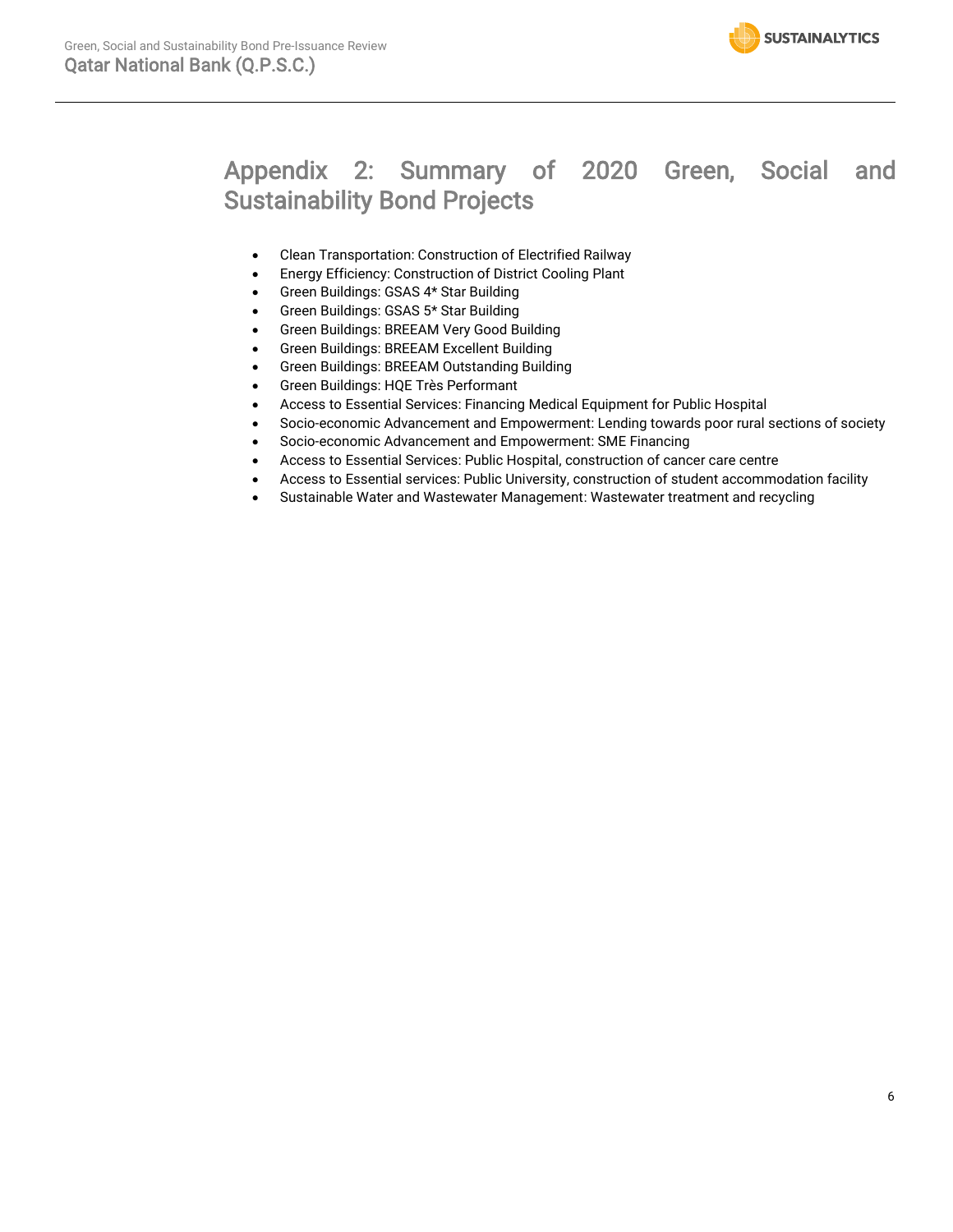# Appendix 3: Sustainalytics' Findings

| <b>Eligibility</b><br>Criteria                                           | <b>Procedure Performed</b>                                                                                                                                                                                                                                                                                                             | <b>Factual Findings</b>                                                                                                                                                                                              | Error or<br><b>Exceptions</b><br>Identified |
|--------------------------------------------------------------------------|----------------------------------------------------------------------------------------------------------------------------------------------------------------------------------------------------------------------------------------------------------------------------------------------------------------------------------------|----------------------------------------------------------------------------------------------------------------------------------------------------------------------------------------------------------------------|---------------------------------------------|
| Use of<br><b>Proceeds</b><br>Criteria                                    | Verification of a sample of the projects<br>to be funded by the green, social and<br>sustainability bond issuance in 2020<br>(Appendix 2) to determine if the<br>projects aligned with the Use of<br>Proceeds Eligibility Criteria outlined in<br>the ONB's Green. Social and<br><b>Sustainability Bond Framework</b><br>(Appendix 1). | All projects reviewed (Appendix<br>2) complied with the Use of<br>Proceeds Eligibility Criteria.                                                                                                                     | None                                        |
| <b>Project</b><br>Selection and<br>Management<br>of Proceeds<br>Criteria | Verification of the projects funded by<br>the green, social and sustainability<br>bond in 2020 to determine if the<br>commitments under processes for<br>project selection and management of<br>proceeds were consistent with the<br>QNB's Green, Social and Sustainability<br>Bond Framework.                                         | ONB has also confirmed to<br>Sustainalytics that the processes<br>for project selection and<br>management of proceeds for the<br>2020 issuance are consistent<br>with the commitments described<br>in the Framework. | None                                        |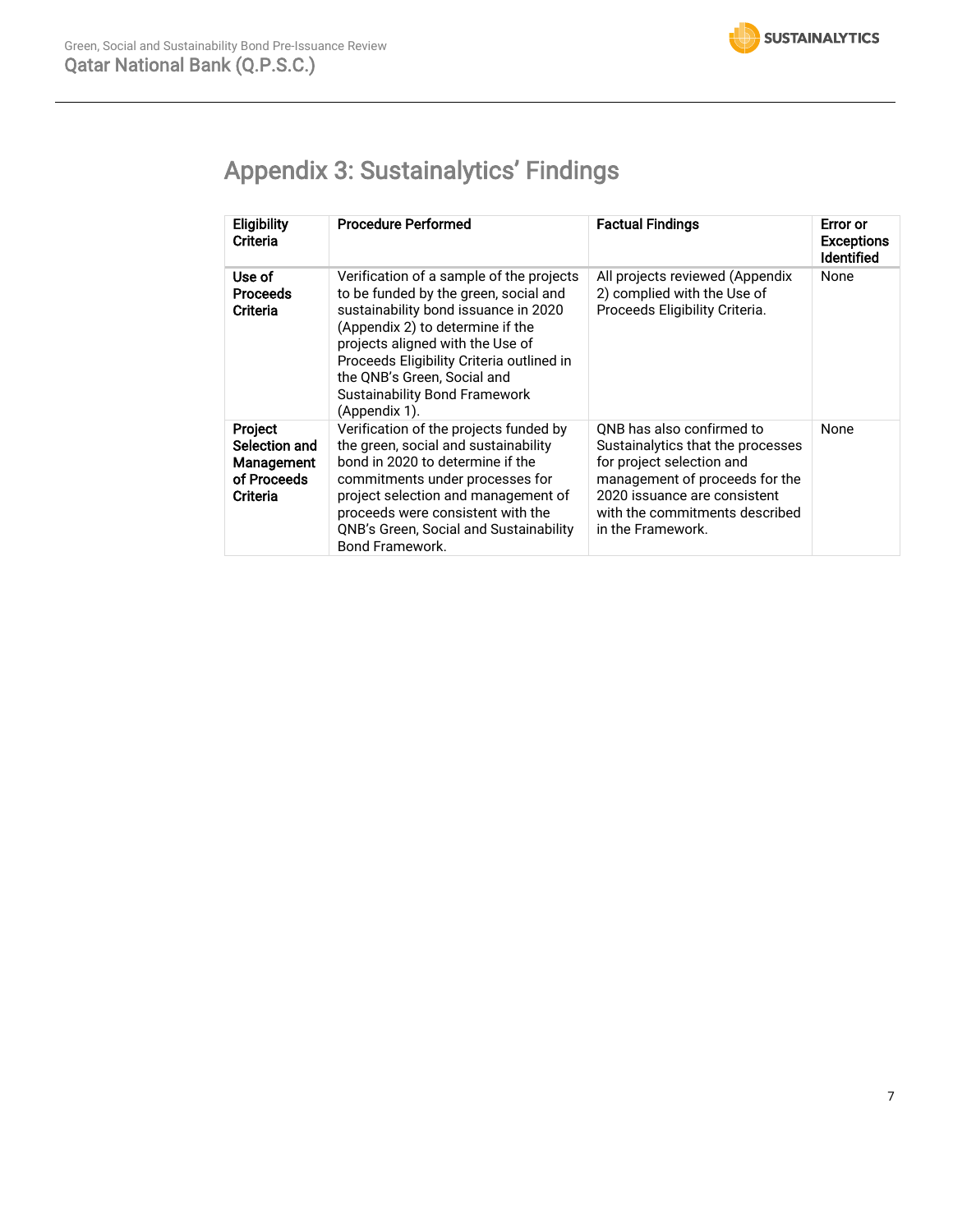

### Disclaimer

© Sustainalytics 2020. All rights reserved.

The intellectual property rights to the information contained herein is vested exclusively in Sustainalytics. No part of this deliverable may be reproduced, disseminated, comingled, used to create derivative works, furnished in any manner, made available to third parties or published, parts hereof or the information contained herein in any form or in any manner, be it electronically, mechanically, through photocopies or recordings without the express written consent of Sustainalytics.

As the information herein is based on information made available by the issuer, the information is provided "as is" and, therefore Sustainalytics does not warrant that the information presented in this deliverable is complete, accurate or up to date, nor assumes any responsibility for errors or omissions and Sustainalytics will not accept any form of liability for the substance of the deliverable and/or any liability for damage arising from the use of this deliverable and/or the information provided in it. Any reference to third party names is for appropriate acknowledgement of their ownership and does not constitute a sponsorship or endorsement by such owner.

Nothing contained in this deliverable shall be construed as to make a representation or warranty on the part of Sustainalytics, express or implied, regarding the advisability to invest in companies, selection of projects or make any kind of business transactions. It shall not be construed as an investment advice (as defined in the applicable jurisdiction), nor be interpreted and construed as an assessment of the issuer's economic performance, financial obligations nor its creditworthiness.

The issuer is fully responsible for certifying and ensuring the compliance with its commitments, for their implementation and monitoring.